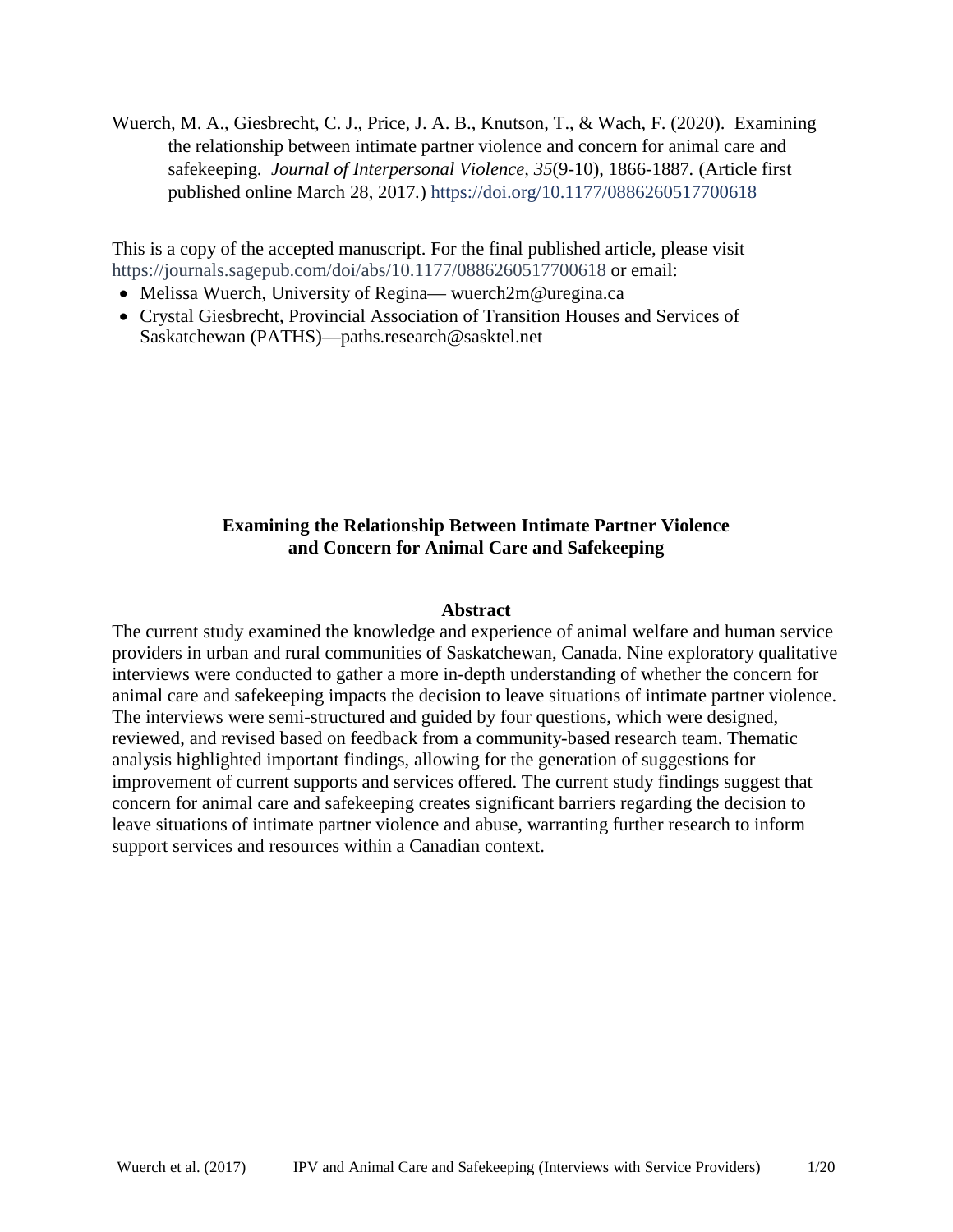# **Examining the Relationship Between Intimate Partner Violence and Concern for Animal Care and Safekeeping**

Research examining the barriers to accessing services in relation to intimate partner violence (IPV) has increased in recent years. While the current investigations are vital to improve service effectiveness, there continues to be a scarcity of research examining whether the concern for animal care and safe-keeping impacts the decision to leave situations of IPV. Limited research to date has examined the challenges associated with living in rural communities within Saskatchewan, Canada. Furthermore, to our knowledge, no studies have explored the relationship between concern for animal care and safe-keeping and living in rural communities of Saskatchewan, Canada, and if these circumstances impact the decision survivors of IPV make when choosing whether to seek shelter support. Therefore, future research is well warranted to explore the barriers that survivors of IPV living in rural regions face, which will further highlight the need for accessible resources and services, and is the first step to implementing promising practices within a geographically unique Canadian context.

## **Literature Review**

Within Canada, Saskatchewan has the highest prevalence rate of IPV among all the provinces (765 per 100,000 population) and when compared with the national average (341 per 100,000 population). Of the 1,033,381 individuals who live in Saskatchewan, 33% live in rural or remote areas (Statistics Canada, 2011a). Among the 103,000 women admitted to domestic violence shelters in Canada each year (Statistics Canada, 2011b), approximately 2,349 stay at shelters in Saskatchewan (Statistics Canada, 2013). Furthermore, approximately 78% of IPV cases are not reported to police, suggesting that prevalence rates are much higher (Canadian Women's Foundation, 2015). These high prevalence rates illustrate the importance of further examining the experiences of women IPV survivors within rural Saskatchewan communities.

Intimate partners, however, are not the only targets of violence and abuse. Phil Arkow (2003), coordinator of the National Link Coalition, asserts, "When animals are abused, people are at risk. When people are abused, animals are at risk" (p. 1). This quote illustrates the devastating reality that IPV and animal abuse rarely occur in isolation from one another (Animal Protection Services of Saskatchewan [APSS], 2016; Ascione, 2000; Levitt, Hoffer, & Loper, 2016; Phillips, 2015). In particular, research shows that perpetrators of violence target companion animals or livestock as a method of control or revenge over their human victims (APSS, 2016; Ascione, 2000; Phillips, 2015). Companion animals are typically smaller animals, such as cats, dogs, birds, gerbils, or fish. Livestock are considered to be animals that are raised for income, food, or other uses, such as cattle, horses, sheep, pigs, or poultry.

In Saskatchewan, Canada, the Saskatchewan Society for the Prevention of Cruelty to Animals (SPCA), an organization that promotes the humane treatment of animals, was responsible for investigating suspected animal abuse of companion animals and livestock up until April 2015 (Saskatchewan SPCA, 2014). Investigations are now conducted by APSS, who also continue to enforce Saskatchewan's Animal Protection Act (APSS, 2016). In general, they highlight two types of animal abuse: neglect and physical abuse. Neglect involves deliberately or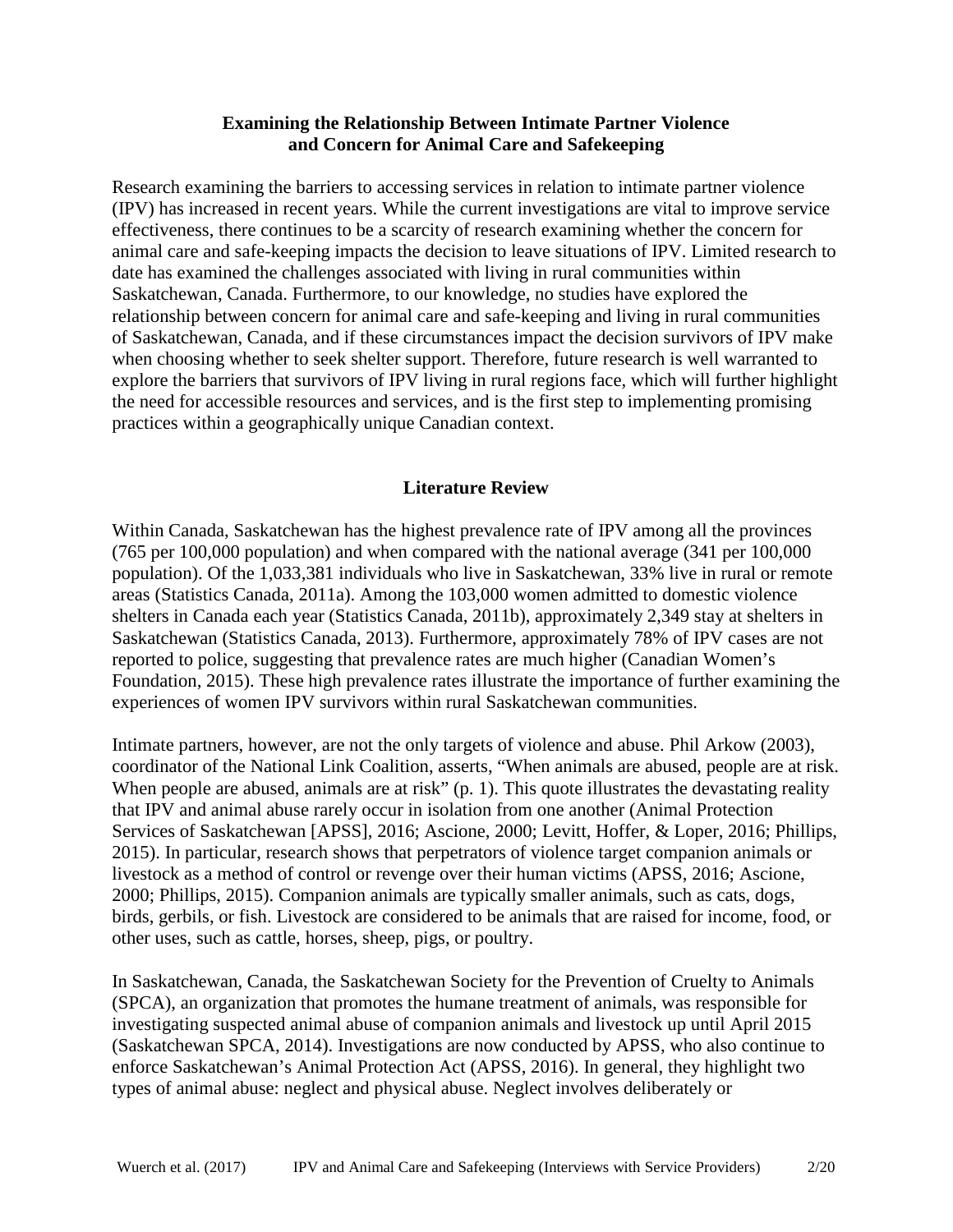nondeliberately refusing treatment to injured or sick animals, or the abandonment of animals (APSS, 2016; Lockwood & Arkow, 2016). According to Lockwood and Arkow (2016), this is the most common type of animal abuse.

While neglect is cited as the most common type of animal abuse, physical abuse of animals is more commonly associated with IPV cases (Ascione et al., 2007; Lockwood & Arkow, 2016). Physical abuse includes deliberately hitting, throwing, or otherwise injuring companion animals or livestock (APSS, 2016; Lockwood & Arkow, 2016). Although it is difficult to ascertain the prevalence of animal abuse in Saskatchewan, during the 2013/2014 fiscal year, 735 new case files were opened in response to suspected animal cruelty (Saskatchewan SPCA, 2014). This figure, however, does not include investigations handled by local SPCAs and humane societies, nor does it include investigations handled by the Royal Canadian Mounted Police (RCMP) and municipal police forces. Therefore, much like incidents of IPV, prevalence rates for animal abuse are likely much higher.

To combat the high prevalence rates of animal abuse and IPV within Saskatchewan, human service providers, animal welfare providers, and stakeholders emphasize the importance of collaboration. This means establishing partnerships, enhancing education, and facilitating solutions for prevention and intervention are required to improve support for individuals and animals experiencing violence and abuse. The Saskatchewan SPCA and Saskatchewan Towards Offering Partnership Solutions (STOPS) to Violence are the first organizations in Saskatchewan to establish such a partnership. Saskatchewan SPCA, established in 1928, is a registered charitable organization that helps to prevent animal abuse (Saskatchewan SPCA, 2016).

Similarly, STOPS to Violence, established in 1992, is a provincial organization dedicated to supporting collaborations with individuals, communities, organizations, and governments (STOPS to Violence, 2016). The established partnership between these organizations led to the creation of a community-based research team, including representatives from the Ministry of Justice, the Ministry of Social Services, the Provincial Association of Transition Houses and Services of Saskatchewan (PATHS), and the University of Regina. This partnership seeks to enhance awareness of the relationship between IPV and animal abuse, with the long-term hope of developing effective IPV and animal abuse support services within a Saskatchewan context. As reports of animal abuse in Canada are on the rise, the Canadian Federation of Humane Societies has increased sentences and modified animal abuse laws (Canadian Federation of Humane Societies, 2015). Nevertheless, animal abuse still occurs and can impact the likelihood of IPV survivors seeking refuge (Ascione, 2000; Ascione et al., 2007; Flynn, 2000; Hartman, Hageman, Williams, & Ascione, 2015; Tiplady, Walsh, & Phillips, 2012). For instance, concern for the care and safekeeping of animals can delay or prevent IPV survivors from seeking refuge at shelters. Ascione (2000) found this to be true for up to 40% of IPV survivors. This is often because companion animals provide invaluable emotional support (Ascione et al., 2007; Flynn, 2000; Phillips, 2015). Approximately 71% of those who reported not seeking refuge from IPV reported that their perpetrator exerted or threatened abuse to a companion animal, through such methods as threat, injury, or killing (Ascione, Weber, & Wood, 1997). Women staying in shelters are also found to be 4 times more likely to indicate that their partner had threatened to harm a companion animal and 11 times more likely to report that their partner had hurt or killed a companion animal compared with women not experiencing IPV (Ascione et al., 2007).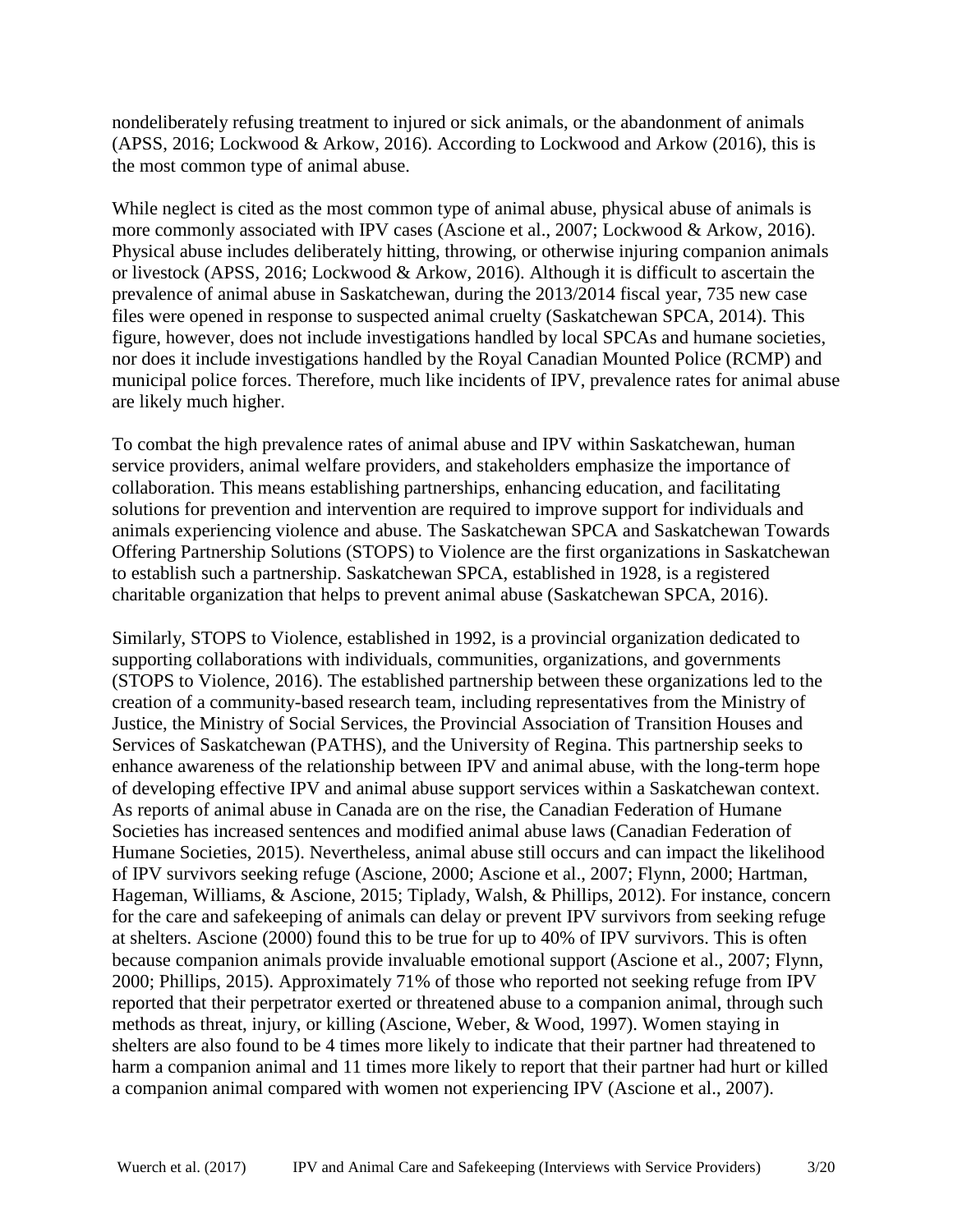Furthermore, many cases of IPV include children in addition to companion animals or livestock. Investigations into these cases have identified instances of child maltreatment (DeGue & DiLillo, 2009) and problematic behavioral patterns (Ascione, 1998; Becker, Stuewig, Herrera, & McCloskey, 2004; Currie, 2006). This is concerning because children exposed to IPV relationships growing up often exert similar violent behaviors when they are older, suggesting a cyclical pattern (Ascione, 1998; Currie, 2006; Thompson & Gullone, 2006).

Overall, these findings demonstrate the importance of housing IPV survivors and their companion animals together in shelters. While promising practices and initiatives are starting to develop, such as the first global initiative titled Sheltering Animals & Families Together (SAF-T; Phillips, 2015), there are currently no options and a significant lack of research within rural and remote areas of Saskatchewan. To fill this identified gap, the current study uniquely explores how the concern for animal care and safekeeping impacts the decision of whether to seek refuge for survivors of IPV living in urban and rural communities of Saskatchewan. The present study also offers promising recommendations for other jurisdictions to ensure that when developing intervention models, these meet the unique needs of the province.

#### **Method**

#### **Participant Recruitment**

Following the completion of online quantitative questionnaires assessing the experiences of 39 animal welfare and 58 human service representatives in urban and rural regions of Saskatchewan, Canada, as part of a larger community-based research project, researchers determined that it would be beneficial to conduct further exploratory qualitative interviews with a subsample of participants. This was viewed as beneficial to gather a more in-depth understanding of the relationship between IPV, animal abuse, and concern for animal care. The criteria utilized to determine which representatives would be contacted to participate in the qualitative interviews included years of work experience, direct work experience with individuals subjected to violence in intimate partner relationships, experience with issues related to animal care and safekeeping, knowledge of short- and long-term options for animal care and safekeeping within their community, and location. Using the established criteria, 12 participants were contacted using a scripted recruitment email describing the option to participate in a qualitative interview. Interest was expressed by nine participants.

#### **Data Collection**

Ethics approval was obtained from the University of Regina Research Ethics Board. Qualitative interviews were conducted via telephone at a time convenient for each participant. Interviews ranged from 20 to 30 min, with all nine participants receiving an explanation of informed consent. No monetary compensation was given. Individuals expressed motivation to share information, insight, and experiences, with the hope that their stories would lead to change. Four main questions were utilized for the qualitative interviews.

Participants were asked about their experiences with providing support in relation to IPV and animal safekeeping, key obstacles to providing support services, the greatest need of their organization, and the first step to improving their service. These questions were designed, reviewed, and revised based on feedback from the community-based research team. The team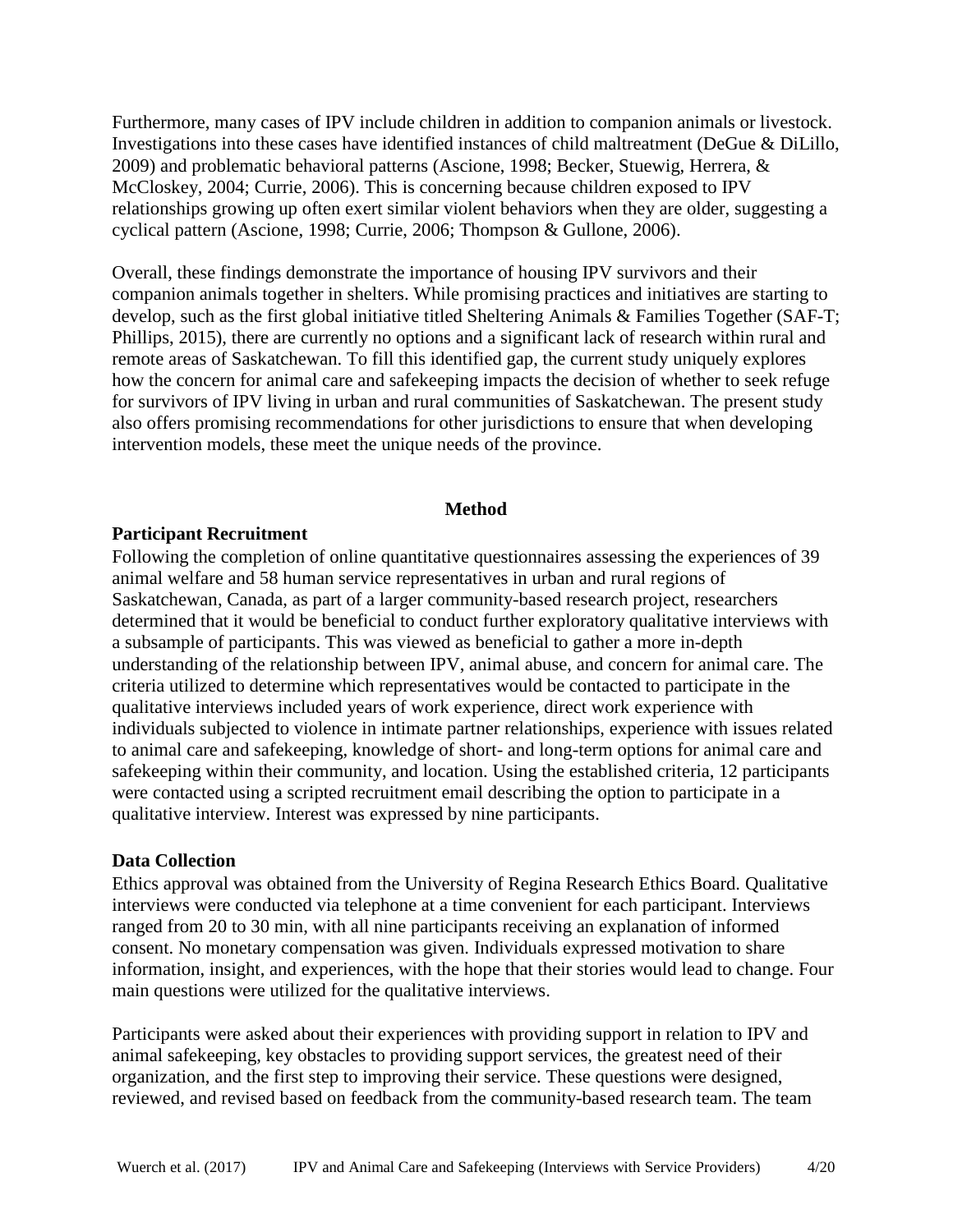consisted of animal welfare and human service representatives knowledgeable of the current gaps within Saskatchewan, which parallels current gaps within Canada. As the interviews were semi-structured, additional questions were asked as information was provided.

Through gathering information from animal welfare and human service representatives, a wealth of knowledge and experience was obtained to increase the understanding of IPV, animal abuse, and animal safekeeping, allowing for the generation of suggestions for improvement of current sup- ports and services offered. Of importance to note is that findings from the current project represent a small sample of service providers within Saskatchewan, Canada. As the current sample was not and could not be randomly selected, findings cannot be generalized to the entire population of Saskatchewan. However, similar experiences arose among participants, suggesting that these findings are valid and meaningful.

## **Participant Characteristics**

A total of nine female participants were involved in the qualitative inter-views. Five participants represented human service agencies, including domestic violence shelter services ( $n = 4, 44.4\%$ ) and domestic violence victim services ( $n = 1, 11.1\%$ ). Four participants represented animal welfare agencies, including SPCAs and humane societies ( $n = 2$ , 22.2%), and veterinarian's ( $n =$ 2, 22.2%). Years in current employment position ranged from 0 to 20 or more years. Due to the geographical diversity of Saskatchewan, of the nine participants, five represented urban regions  $(n = 5, 55.6%)$  and four represented rural regions  $(n = 4, 44.4%)$ . Characteristics of each participant are outlined in Table 1. Participant numbers included in Table 1 correspond to the quotes selected to represent the current research findings.

## **Data Management and Analysis**

The qualitative interviews were recorded on a digital voice recorder and then uploaded to a password-protected computer. Following this, the recorded interviews were transcribed by a trained graduate student in clinical psychology. The graduate student reviewed each transcript and errors were corrected where necessary. To develop a comprehensive understanding of the themes discussed within each interview, thematic analysis was chosen as the method of analysis. Recommendations and guidelines provided by Braun and Clarke (2006) were followed.

#### **Results**

The present authors acknowledge that the information shared is not verified; however, as the service providers involved in this research project varied in years of professional knowledge and experience, it is thought that their quotations and statements are an accurate reflection of the challenges faced when supporting survivors of IPV who present with concerns regarding animal care and safekeeping. We also acknowledge that service providers are often offering the best support possible in the face of limited resources and funding. The hope is that through this research, we are able to move forward with innovative ways to increase support for individuals and animals experiencing violence and abuse in urban and rural communities.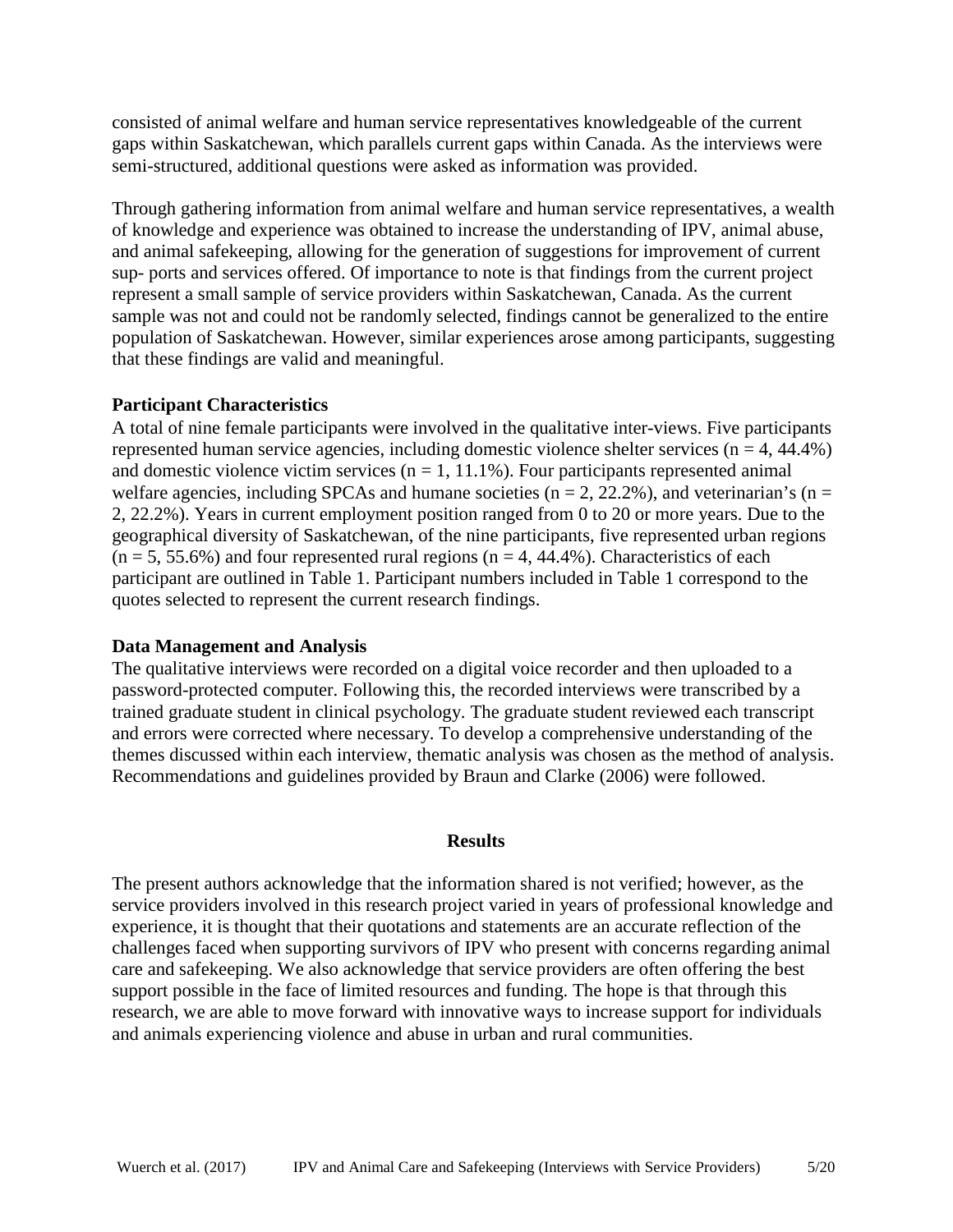## **Major Themes**

Based on thematic analysis, there were a number of important themes that emerged regarding IPV and animal safekeeping. These themes are discussed in relation to two overarching concepts: (a) identified issues and challenges and (b) suggestions for improvement and next steps.

### **Identified Issues and Challenges**

*Animal abuse as an indicator of other abuse.* Service providers described a noticeable association between incidents of animal abuse occurring in tandem with other forms of abuse. One participant described a situation of animal abuse occurring, with the suspicion of additional abuse occurring within the home. Moreover, one participant reflected on an incident where a child was exposed to a severely abusive household. This child started to exhibit strange and harmful behavior toward animals. She speculated that this child may have modeled abusive behavior based on his experiences within the home.

> I had a family come in with their small breed. They had two or three kids . . . little kids. I don't even really know exactly what happened, the oldest child said something and the father slapped her across her face and then sent the kids to the car. So then I contacted the police. From talking to the person I talked to, it sounded like these people were already on their radar so to speak. That really made me think that there is potentially or definitely violence in this household. (Participant 6)

A young boy, he was about three. He told me about biting the heads of his turtles off . . . his home was extremely violent. I can't say that he was physically hurt, but the things going on in the house were dramatically strange. (Participant 7)

*Animals provide emotional comfort.* Service providers discussed the importance of animals offering a sense of emotional comfort and security for individuals leaving abusive situations, in addition to children that may be involved. Participants noted that women and children are often attached to their animals, and in most situations, these animals provide emotional support and enhance coping in situations filled with stress and turmoil. In some circumstances, animals are referred to as family members.

> Quite often family pets have to be left behind when the woman and children leave. That becomes an issue in that the children are upset with leaving them because sometimes they're their security blanket type thing. (Participant 3) For some people, the pet is very, a very real emotional support to them, is something that provides them comfort. They would rather not have their pet go into the program because they can't see the pet while it's in there. (Participant 4)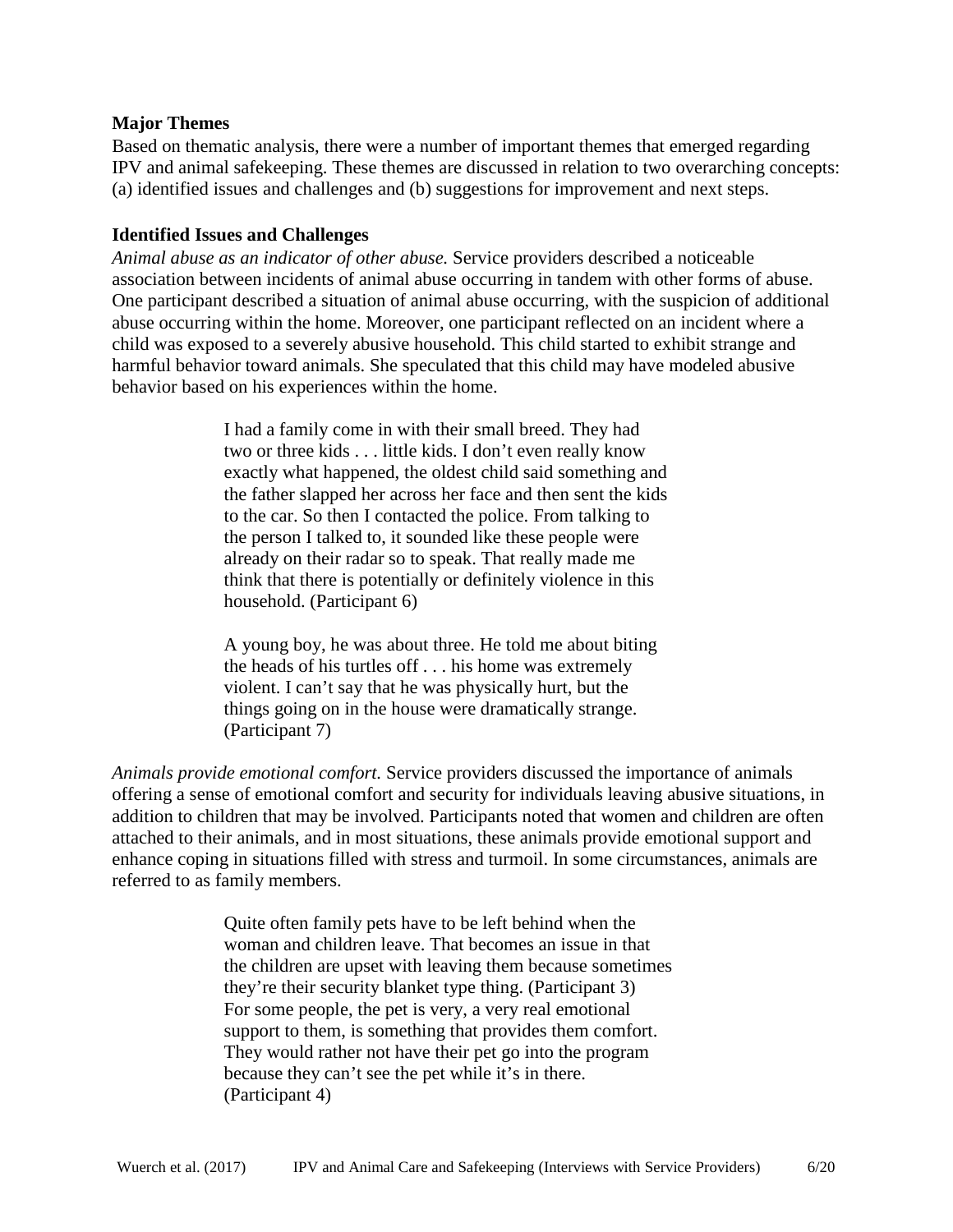*Animals used as method of control*. Using animals as a method of control was discussed by service providers. Stories were told regarding the exertion of control over individuals and children through threats to harm or kill animals. The exertion of control discussed was often used to prevent individuals from fleeing their home to seek safety.

> We have had situations where women have told us that during a severe and violent attack on them, the perpetrator has also hit their dog or strangled their cat when they were present, as a means of controlling and threatening them, and saying "This is your cat but it could be you." (Participant 3)

I've seen partners use pets either to get to the kids or to get to mom. Or just to the woman herself because legally, pets are considered property right. They're not actually seen as a family member or as a companion. (Participant 8)

*Accessing domestic violence shelter services.* When considering the emotional connection and attachment that individuals and animals share, especially during situations of violence and abuse, service providers described the difficult nature of making the decision of whether to seek safety and refuge through shelter services. Participants reflected that often individuals will not access shelter services due to the inability to find temporary care for animals. If temporary care is found, survivors may not be able to see their animals while the animals are in care, which becomes problematic.

> There have been instances where I know people have refused or turned down coming into the shelter because they weren't able to take the pet out of the home, they weren't able to leave or make sure the pet was safe, so they chose to stay in the home rather than come into shelter. (Participant 4)

*Fear of negative consequences to animals.* When making the decision of whether to access domestic violence shelter support and services, participants indicated that individuals will often decide not to access shelter care, for fear that something negative may happen to their animals. One participant reported that although animal welfare agencies may be able to provide temporary care for animal safekeeping, these agencies are not exempt from negative situations that may arise. If something does happen to an animal while the animal is in care, this creates an increased amount of stress and emotional turmoil for survivors of violence and abuse. In addition, if the only option is for animals to be left with the perpetrator, service providers discussed that individuals may put themselves in dangerous situations to ensure that their animals are being properly taken care of.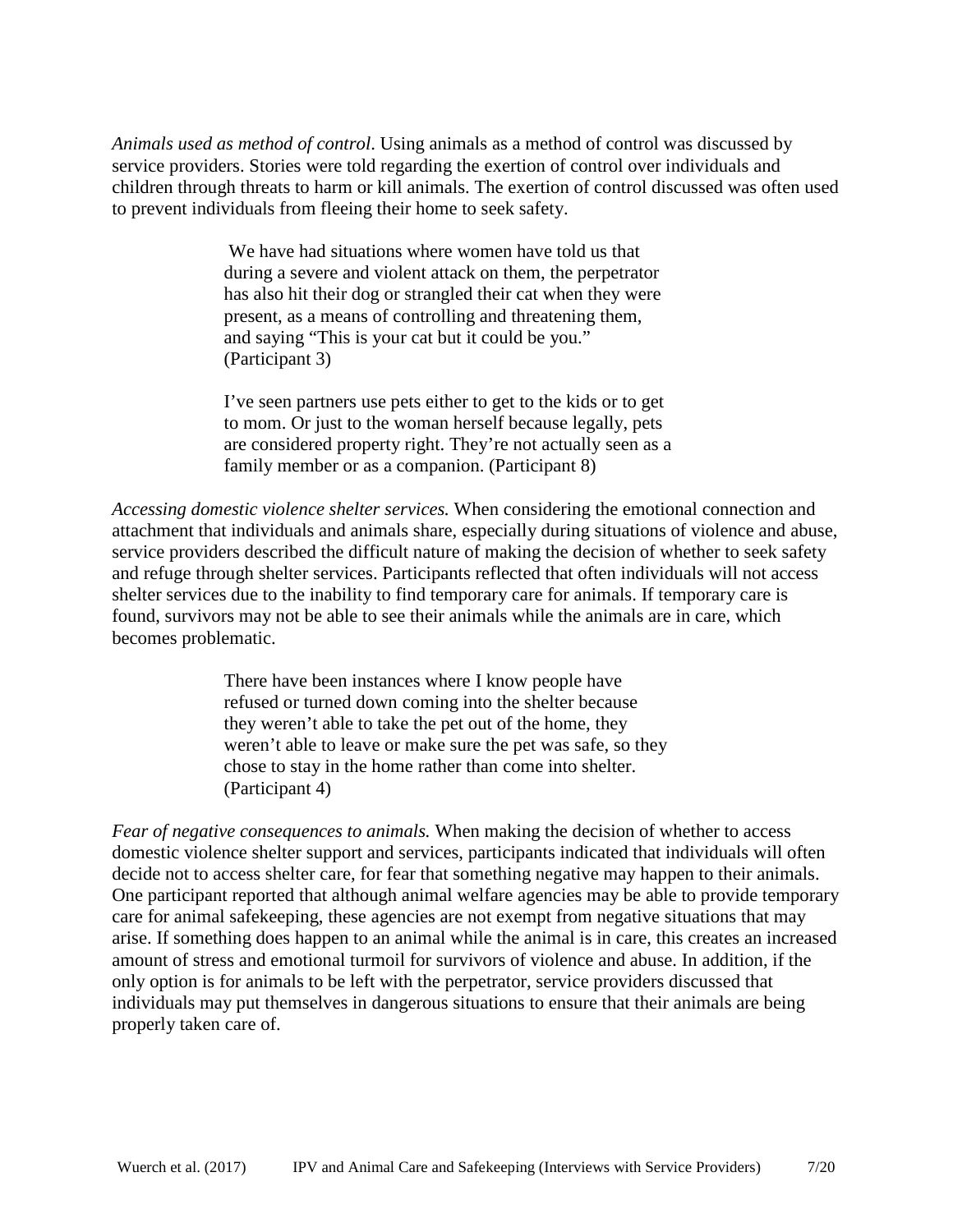You put a strange animal in a strange home and they may run away. You do your best to not, but the bottom line is sometimes that happens. (Participant 2)

A lady had to leave the farm and come here for safety reasons. The RCMP had brought her here. But she felt she needed to go out and feed and water the animals every day, because if she didn't, her partner wouldn't. So she was exposing herself to the danger over and over every day by having to go feed and water them. And she felt she needed to do that because that was her income. (Participant 3)

*Accessing safekeeping programs for animals.* When a survivor of violence makes the decision to access temporary care for their animal, the process of accessing animal welfare support is a concern. Participants indicated that coordinating transportation of the animal, such as picking an appropriate time, timely response, and ensuring the safety of everyone involved, is difficult to manage during this process. In addition, minimal options are available if animal safekeeping is needed after-hours, which creates further complications to seeking safety. Survivors of IPV will often flee when their situation worsens and in the spur of the moment, which will likely not involve prior planning. One participant expressed frustration around the planning process and filling out the paperwork for accessing animal safekeeping programs, as it is often cumbersome and timely.

> In my experience, it has been weeks to find a foster parent and that's only if they do. There have been cases where they just don't and then the woman gets frustrated and goes back. Or they're trying to rush into finding housing so they can have their animals, or know that their animals are safe. (Participant 8)

> Lots of this stuff is in the middle of the night  $\dots$  it's unlikely that people spend lots of time planning in those situations. As far as the really hard core abuse situations, those people leave because it's not safe, and that's usually decisions that come on the tail end of a fight . . . not a month of planning. (Participant 9)

*Animal safekeeping is short-term.* Service providers noted that if the decision is made to access animal safekeeping, the options available are often short-term. This creates additional barriers, as individuals fleeing violence and abuse may not know the exact amount of time they will need for their animals to be in care or they will have no other options once the temporary short-term care limit is maximized. Limited options in regard to animal safekeeping further impacts the decision of whether or not to leave an abusive situation. In addition, the amount of time that temporary care is available for animals is largely dependent on situational factors, such as amount of space and the availability of animal foster homes. Service providers reported that they often try to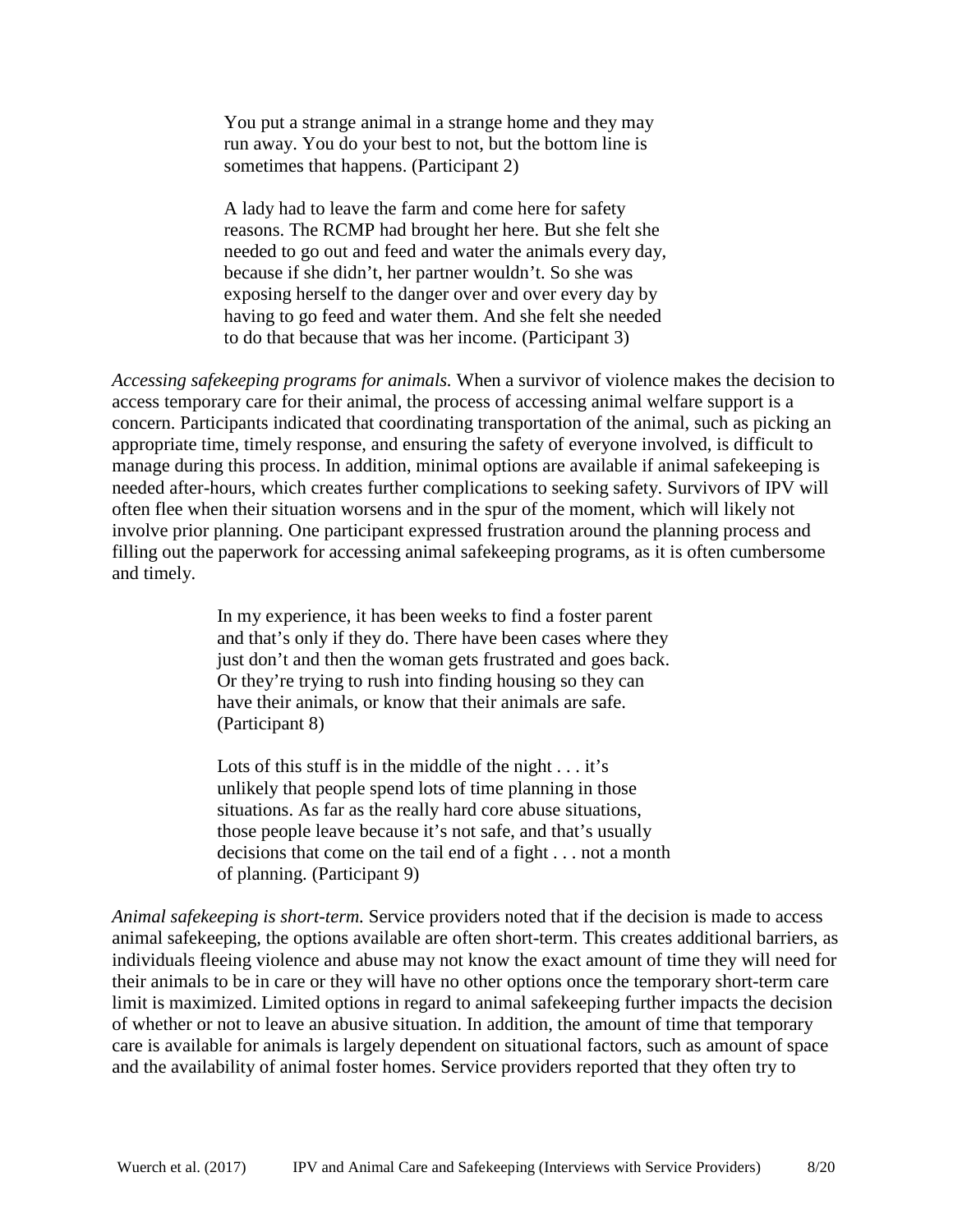accommodate individuals fleeing violence to the best of their ability, but limited resources, space, and funding are influential factors.

> The issue with our program is that it is geared to be very short-term. We're contacted because they're going into a shelter or a transitional place and animals are not allowed in those places, which gets us into a pickle because they're looking for short-term care for their animals that are going into the weeks and the months. That's difficult for us to accommodate. (Participant 1)

> Just the space and time thing. Like certainly for a short period of time we could shelter an animal or two. But for longer term shelter, it would be difficult I guess . . . maybe two or three pets, I mean I'm sure we could accommodate that. But more than that, it might be difficult just based on space. (Participant 6)

*Limited financial resources for safekeeping options*. A significant barrier that was discussed among service providers was the lack of financial resources available for survivors of IPV if costs are associated with programs and services for animal care and safekeeping. The option of kennels and boarding facilities was discussed for housing companion animals and larger animals; however, these alternatives often involve incurred costs that are not realistic for individuals fleeing abusive situations.

> A woman who was experiencing domestic violence, the police responded and she had I believe two dogs at the time . . . and when she was done working with the police that day, she needed to, she wanted to go get them but she didn't have the money the shelter was requiring. When the RCMP take dogs there, I guess then there is a charge to the owner and she didn't have the money. (Participant 5)

All these people in rural Saskatchewan, they're also looking at do they have the means. Because boarding horses is such an expensive situation that for most people, it's not even an option. So either they have to leave without, or they have to try and find a family member or friend to move some stuff to. (Participant 9)

*Records and paperwork for animals.* Several participants indicated that the lack of available or up-to-date paperwork or vaccination records is a safety concern when individuals are accessing animal safekeeping programs. For some programs, proving ownership of animals is a determining factor for whether animals can be removed from the home. However, one participant described that among veterinary clinics, when an animal is brought in, there is often an assumption that the person is the owner, as ownership is hard to prove otherwise. Overall,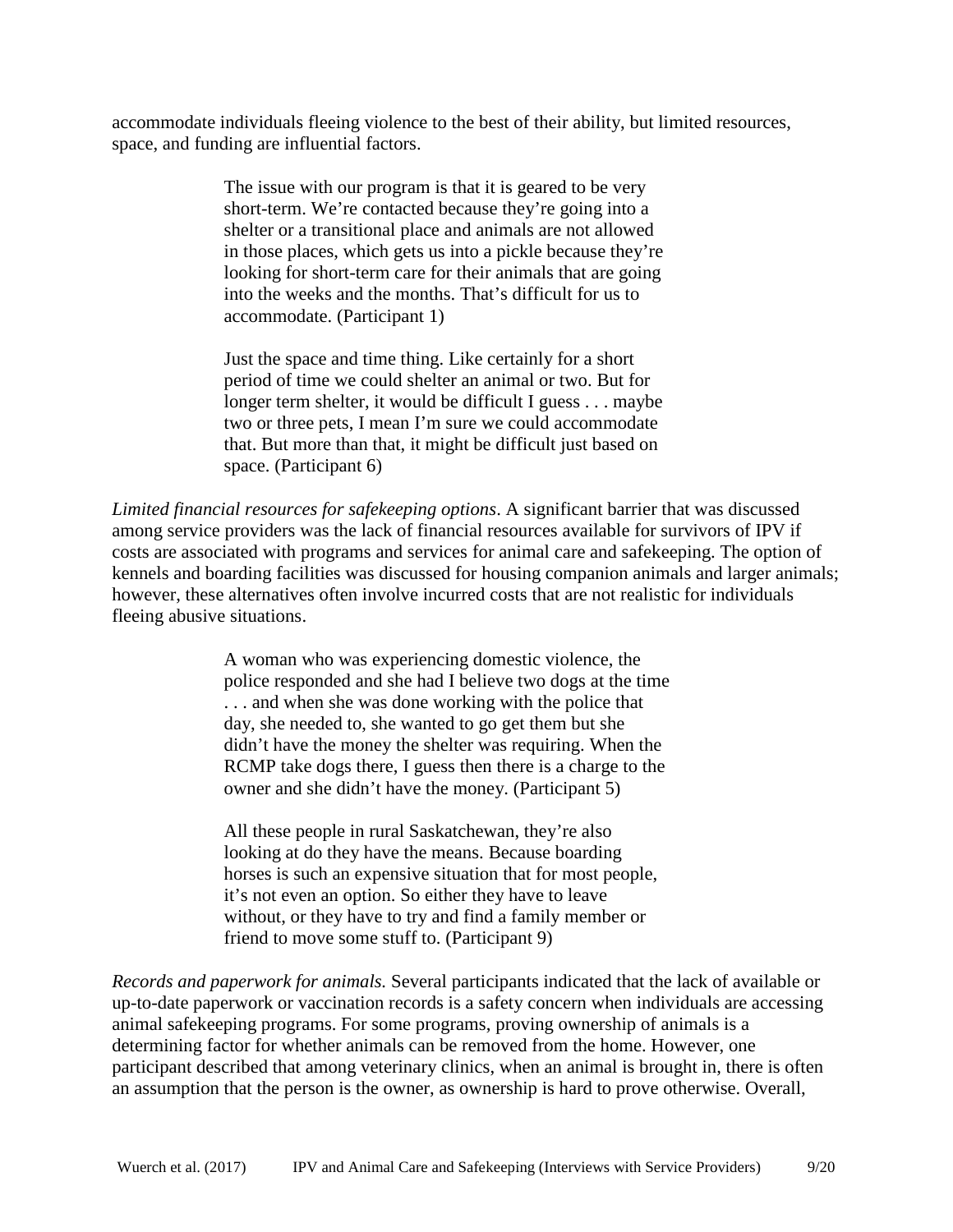legal issues, safety concerns, cases not being "straight forward," and financial issues if vaccinations are required were stated as concerns that need to be taken into consideration.

> Ownership is always very hard to prove. I think people want to think that there's some magical thing about ownership of a pet, but the reality is, whoever brings the pet to us, we have no other way of knowing. (Participant 6)

If they don't personally have the paperwork for the critter, are we stealing it? Because the thing is, if they don't load it . . . like I prefer that they load their own stuff because most of the time, that's a bad scenario. And if you have a ticked off spouse, you don't want somebody coming with the RCMP and saying "you stole my horses." The thing is that, it either has to be something where it's very, very clearly their animal or they have the paperwork for it or to that affect. (Participant 9)

*Limited options in rural areas*. In addition to the above-mentioned barriers, rural areas face several unique limitations in terms of available resources. Service providers stated that animal safekeeping programs and practices within rural regions are minimal; so often times, survivors of IPV are left to rely on informal support from family and friends. In addition, programs and services that are available within urban regions are not accessible to individuals living in rural communities. One participant provided information regarding current rental accommodations in her rural community, stating that to her knowledge, rental options that accept animals are essentially nonexistent.

> It doesn't seem like the program is very well known within the community. Our shelter serves a very large area within Saskatchewan, all the way to [rural region]. But the [animal welfare] program only serves people who are living in [urban region], so that's a very small area compared to what we serve. (Participant 8)

It really comes down to who do you know. And if you find the right person that will help you, then score. I'm not saying they're not out there, there are good people everywhere, but when you hit that level of a high stress situation, it's finding the right person quickly. (Participant 9)

*Confidentiality concerns in rural areas.* Confidentiality was discussed as a concern among rural communities. This was discussed in terms of animal foster homes, where ensuring the individual remains anonymous may be difficult due to rural communities being small and aware of current happenings. Ensuring confidentiality for safety reasons was mentioned.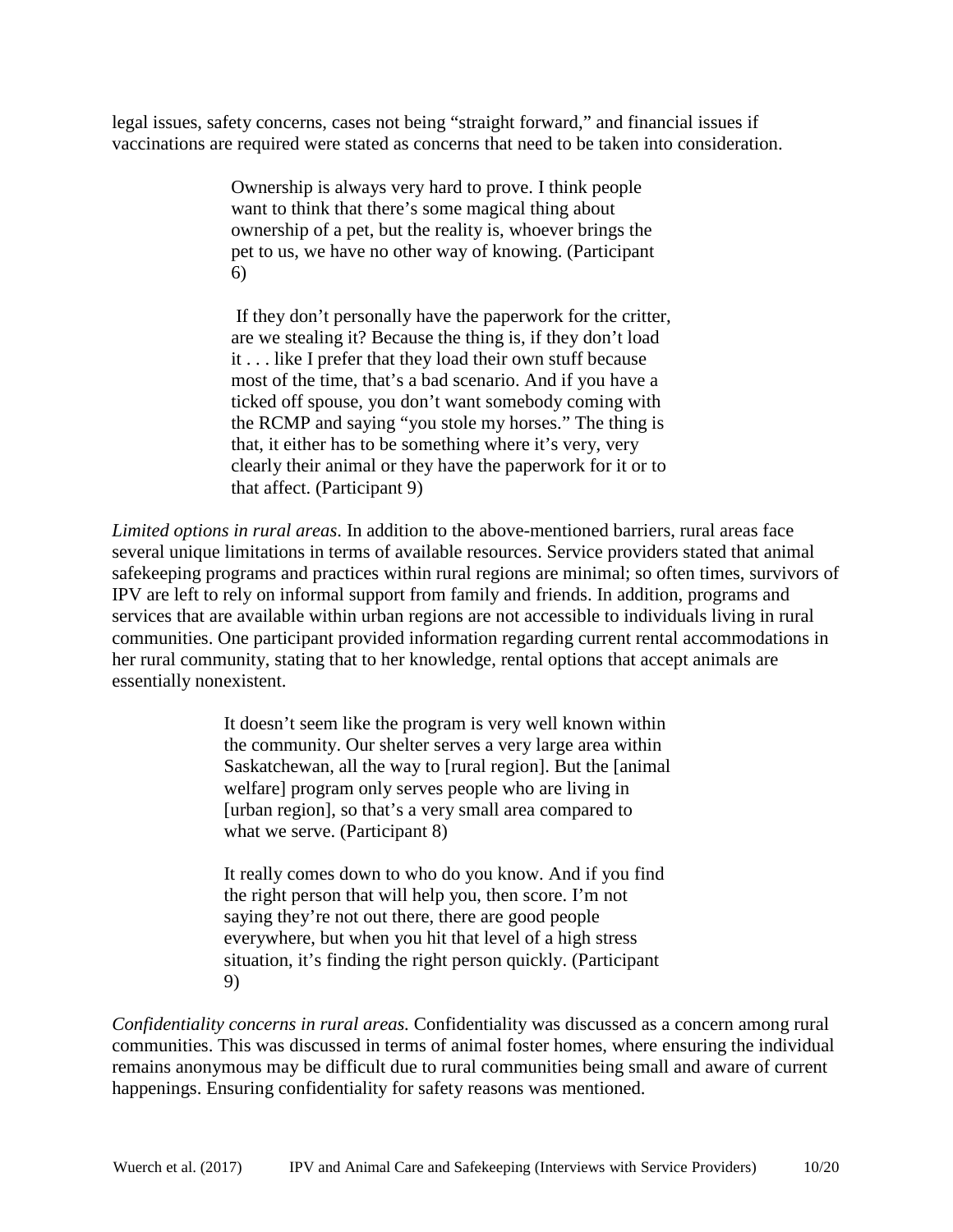. . . now in days everyone wants to foster, it's a big cool thing to do. Everybody seems to brag about it . . . a foster home has to be completely confidential. Whether they have a made-up story of "Oh my aunt is in the hospital and I'm looking after her dog" or whatever the case may be, the importance of screening a foster home and making sure they understand the safety, both for themselves, the animal, and the person staying in the shelter. It's a small community, everybody knows everybody. (Participant 2)

*Limited safekeeping options for larger animals.* Similar to limited options being available in rural regions, options for the care of larger animals when individuals are seeking safety and support is problematic. If temporary care for larger animals is found and arranged, issues surrounding transportation may create problems.

> When it comes to women that are coming from rural areas and say if they have a farm background, there's pretty much nothing for livestock. And then that causes tons of problems. I had one client where after she left, she couldn't get onto social assistance because it was considered an asset for her. But at the same time, when she was trying to go for the division of property, her partner was claiming that she had abandoned everything and shouldn't have a right to it. Still to this day, she is trying to fight that. It's been about three years. (Participant 8)

It's not just let's find a place, it's how do we get it out of there? (Participant 9)

*Financial livelihood dependent on larger animals*. The interviewees reported that adding to the limited safekeeping options for larger animals, survivors of IPV often feel that their hands are tied in terms of their financial sustainability. Individuals living in rural areas are often dependent on livestock as their means of financial security and livelihood. When leaving an abusive situation, the division of assets and property significantly impacts the decision of whether to leave. Participants described that individuals will often stay in abusive situations due to the complexities associated with the division of assets.

> The lady and her children left the farm and she disclosed that her husband was very very violent towards the cattle. He would whip them and beat them unmercifully if they didn't follow his commands. She had concerns that if the SPCA stepped in, then there could be a problem with the sale of the cattle and that was her only source of income. (Participant 3)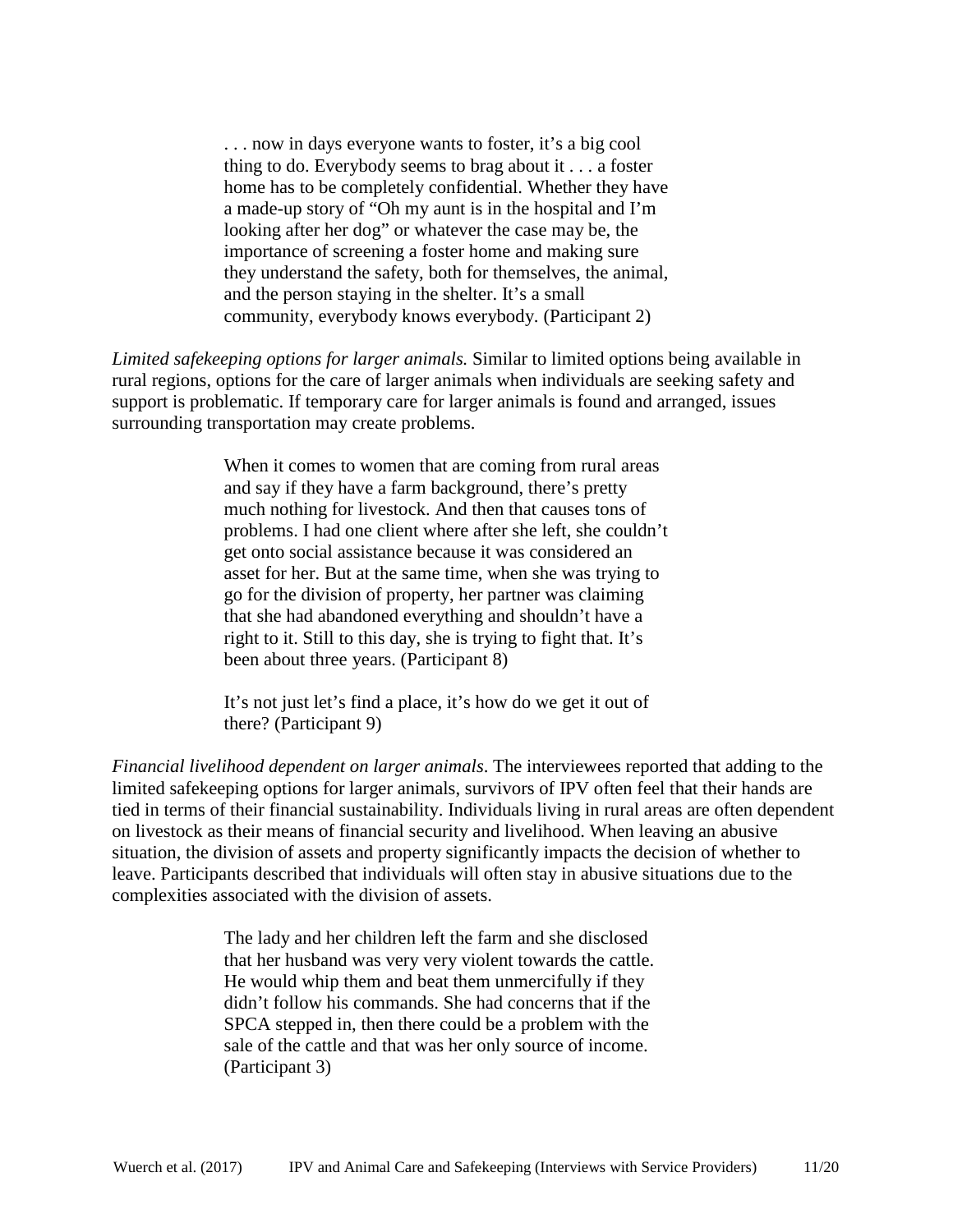And then it also comes up in terms of division of assets and who actually owns the livestock, that sort of thing. I know for women who have come in off the farm, this has been a particular concern for them. (Participant 4)

In one case specifically it prevented her from leaving the relationship. She lived in a rural area . . . and it was her responsibility to care for the animals. If she didn't, there would also be the financial problems. (Participant 4)

*Lack of awareness of available resources.* Service providers indicated that a current gap affecting their ability to support individuals with concern for animal care and safekeeping is a lack of awareness regarding available resources, services, and programs within the community. Creating a resource book of available options was noted.

> What is the greatest need? I'm thinking awareness, knowledge out there about some strategies you can take so that your animals are safe . . . just knowing that there are services available or to contact these numbers to advice. (Participant 7)

#### **Suggestions for Improvement and Next Steps**

*On-site support and animal safekeeping.* Service providers were asked what their key obstacles were at the moment to providing their respective service. Two participants reflected that in a "perfect world," services to ensure support and safety would not be needed. Following this, participants described the option of offering a domestic violence shelter with on-site animal care and support. It was noted that this living situation may create further issues that would need to be dealt with during the developmental phase.

> In a perfect world, I think the shelters and those places would allow people to have pets. That's their main sort of, their comfort. [Women] spend a lot of time worrying and stressing about what's going to happen to their animals. And ultimately, I would say a large portion of people end up surrendering them because they just have no other options. (Participant 1)

In a perfect world we wouldn't have to. I know that there are some shelters that are starting to bring animals into the shelter. I don't actually see that . . . I think maybe in a perfect world it might be nice, but I think it can create a bunch of other issues too. I mean, you're already living communal and now you have communal animals, and then they don't always get along and all that stuff. (Participant 7)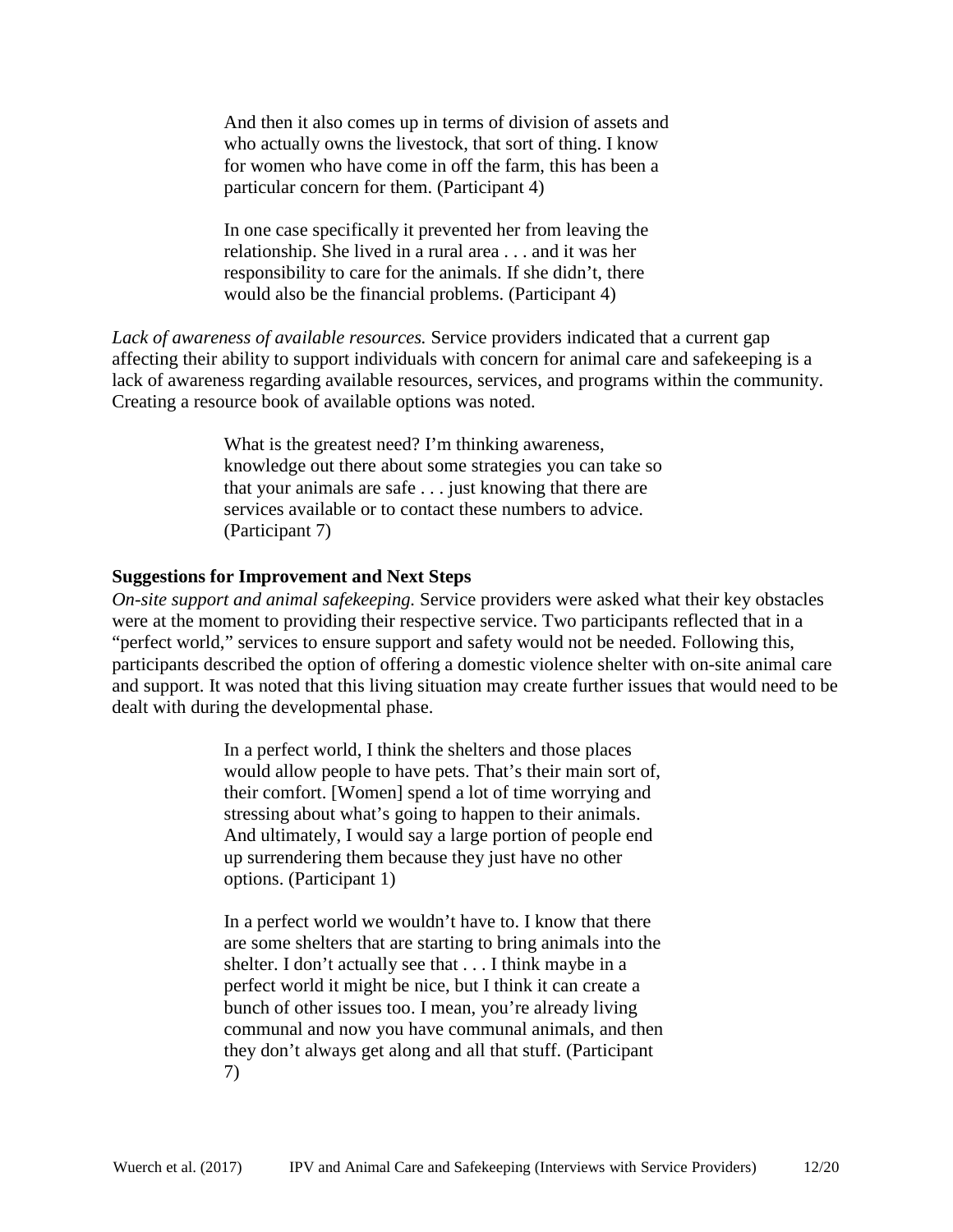*Streamlining access to animal safekeeping program.* Participants suggested that streamlining the paperwork process involved in securing animal safekeeping programs and placements would be beneficial, as this may improve accessibility and timely response.

> I think accessibility is a key thing to it in terms of just streamlining the process of accessing the program. There's a lot of paperwork that has to be done and a whole referral service, that kind of thing. So simplifying that process would really make a difference. Also the whole part of having to prove ownership, and I don't know what could be changed within that. I understand that there's laws and stuff like that, but if there's something that could be done within that situation to make it easier for the woman to remove the pet from the home. (Participant 4)

> The very first thing to be addressed would be, more on the procedural side of the [animal welfare program], that it takes so long to get the whole process started and to find a foster parent or a place for the animals to go. (Participant 8)

*More programming.* Developing and implementing more program options was suggested. Ensuring that these programs offer financially realistic and appropriate resources would be vital moving forward. Finding creative ways to increase the amount of space, foster families, and volunteer capacity was noted.

> What is the greatest need? I think there needs to be more programming to assist them. Like as far as I know, we're the only ones who have any sort of program to help people with temporarily housing their animals. And I mean, there's plenty of rescues or boarding facilities, things of that nature, but generally these people don't have the funds to be able to access those. (Participant 1)

Even if there was something in the community that was a little less formal. I know there is like [volunteer-run animal welfare charity], but to my knowledge, it's not a place, like they're trying to adopt out cats. But even an organization that would be able to say "For a woman fleeing domestic violence, she can drop her cat off for up to six weeks," or something like that. (Participant 8)

*Creating partnerships*. Service providers discussed the importance of inter-agency collaboration when supporting survivors of IPV when concern is raised regarding animal safekeeping. Creating innovative partnerships with community organizations was suggested. For instance, one participant discussed the recent partnership established between veterinary services and social work to enhance support for individuals, such as by providing counseling to a veterinarian or to a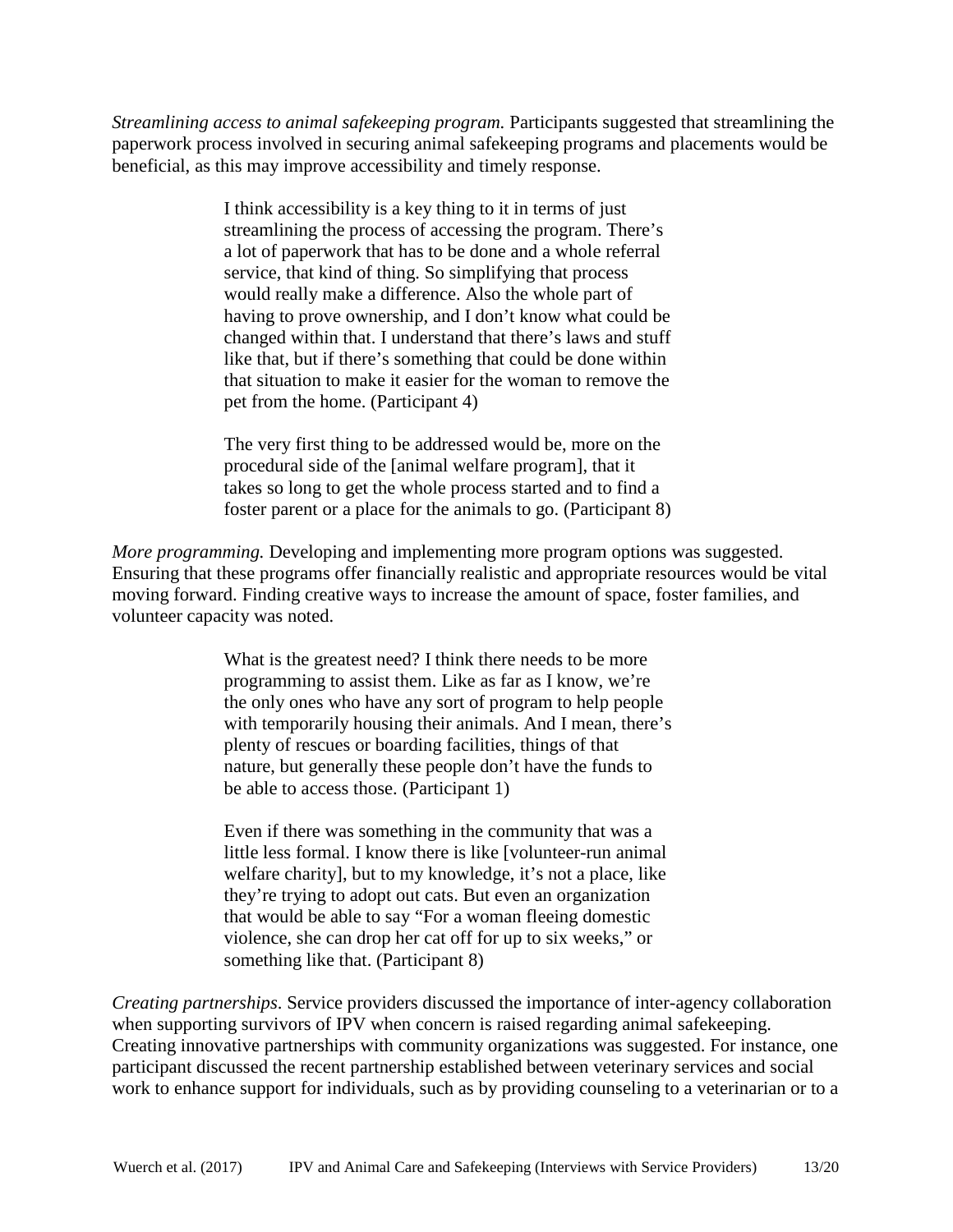family dealing with the passing of a beloved animal. This innovative partnership indicates that thinking outside the box in regard to interagency partnerships can lead to significant progress and positive change.

> We're limited by the number of foster families that we have and we're limited by the size of our facility and all sorts of things. We help as many people as we can, but if there were other agencies that could help in some way, that would be huge. Like even hotels, there's not that many pet friendly hotels. (Participant 1)

That's probably something that would help, if I was to contact the animal shelter and talk about a plan for how we could work together. (Participant 5)

*Education and awareness of available resources.* Developing and implementing education and training programs to promote awareness of support services available for both service providers and survivors in regard to IPV and animal safekeeping was suggested. Increasing awareness of options that are available is imperative moving forward. One participant discussed the possibility of creating a provincial registry of available services.

> Well that's good information because I didn't really know that that was available. It's good to talk to you because it makes me think more about what I would maybe do in that scenario. Because sometimes if you haven't thought about it ahead, it's hard to decide and do in the moment. (Participant 6)

If I was queen of the world to be honest, I would have some sort of listing shelter wise where they have lists of people that will just take your pet and keep them until you're ready to come back for your pet, or some listing or some rental directory of rental places that accept pets. (Participant 9)

#### **Conclusion**

The current study presents qualitative findings from knowledgeable service providers regarding the relationship between IPV and concern for animal care and safekeeping within a Canadian context. Several consistent experiences emerged. First, service providers from both domestic violence and animal welfare organizations confirmed that concern for the safety of companion animals and livestock is a significant barrier to individuals leaving situations of IPV, which is consistent with previous research (Ascione et al., 2007; Flynn, 2000; Hartman et al., 2015). Through the qualitative interviews, it was discovered that while some networks provide safekeeping of animals for individuals experiencing violence and abuse, services are not consistent across regions and differ significantly in rural and urban settings. Importantly,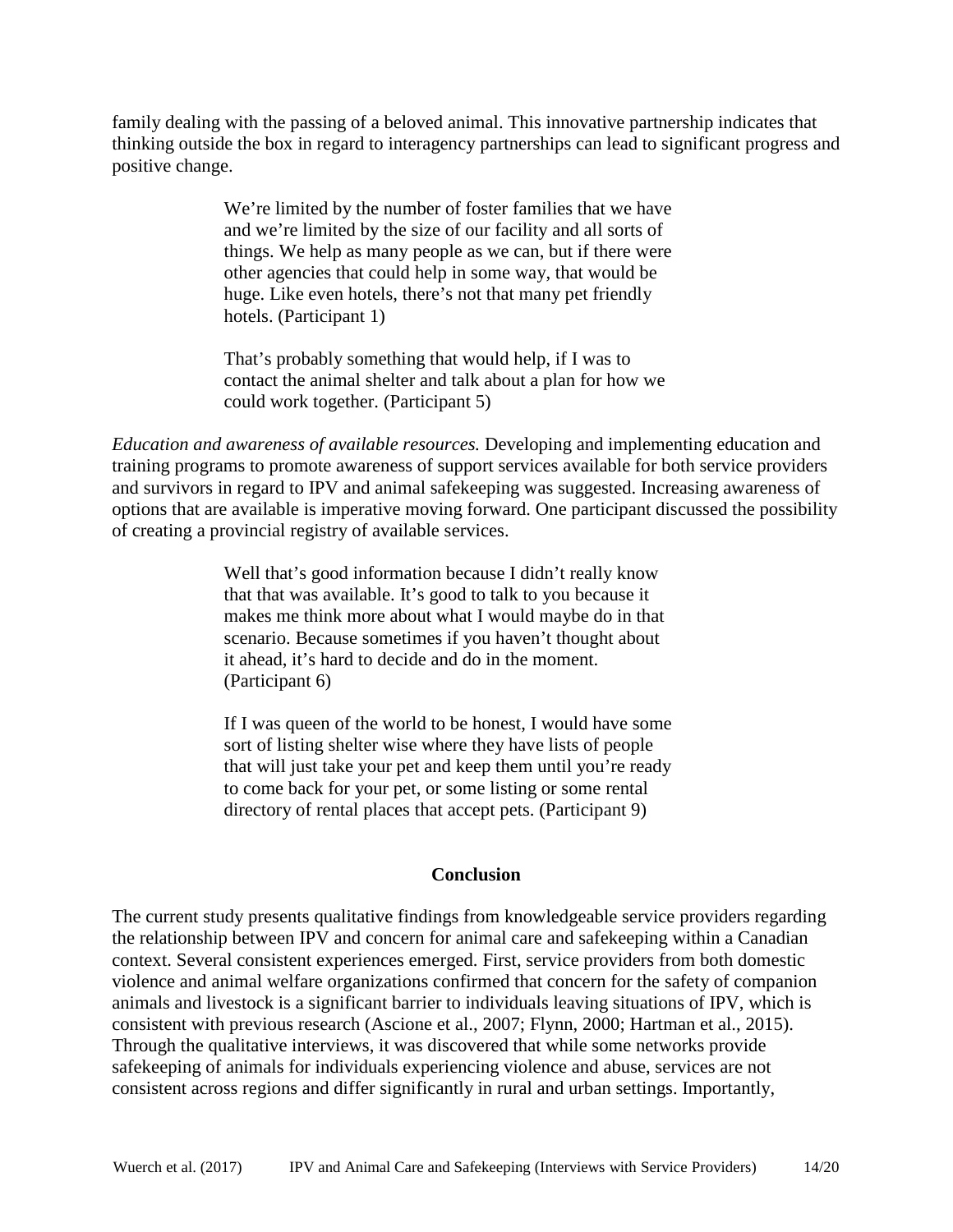responses shared by participants also highlighted a number of recommendations for providing a more effective response when individuals attempting to leave violent relationships are in need of safekeeping for their animals.

At present, the current research findings suggest that both animal welfare and human service providers feel ill-equipped to deal properly with situations where IPV results in a need for animal safekeeping. When participants were asked what would improve their ability to respond to the need for animal safekeeping in situations of IPV, suggestions from human and animal service providers fit three common themes—establishing partnerships and training, policy change, and expanding infrastructure.

Both types of service responders mentioned the importance of establishing partnerships and expressed interest in working more closely with each other. Participants stated that partnerships need to be reliable, consistent, and cooperative, with the goal of creating more efficient responses to requests for animal safekeeping. Establishing dependable partnerships includes increasing the number of well-trained volunteers to provide assistance. Also mentioned was the need to develop formal agreements between animal welfare and human service providers. Service providers reflected a need to increase their knowledge of what human services, animal welfare, and safekeeping services are available. More information and education on the link between IPV and animal safekeeping was discussed as imperative.

There was an expressed need for policy change to improve support services. The necessary changes included ensuring anonymity of animal foster homes, implementing measures to ensure the safety of staff members and volunteers, establishing a structured referral process for animal care and safe-keeping, and developing formal agreements to handle livestock safekeeping requests. In addition, improved and expanded infrastructure was mentioned as imperative for increasing support capacity, indicating a need for funding to improve response. These recommendations included expanding domestic violence shelter space to include a space for (companion) animals either within the shelter itself or a nearby building, creating facilities to house livestock when needed in situations of interpersonal violence, finding or creating additional placement options for animal safekeeping, and creating emergency funding to help individuals fleeing IPV to cover transportation, boarding, and vaccination costs for animals. The suggestions provided are of great value to the organizations participating in the current project, as they provide guidance for putting this research into action. Not only do these suggestions provide direction for actions that can be undertaken immediately to work toward a more effective response when animal safekeeping is needed in situations of IPV, but they also offer areas in which to expand further discussion and research with service providers.

## **Research Challenges and Limitations**

Some challenges were encountered while carrying out the present study. First, when contacting representatives from various agencies with a request for their participation in the current research, it became apparent that some individuals were unaware of the association between IPV and animal safekeeping. Offering additional information regarding the connection between these two issues may have resulted in increased participation, as well as participants being better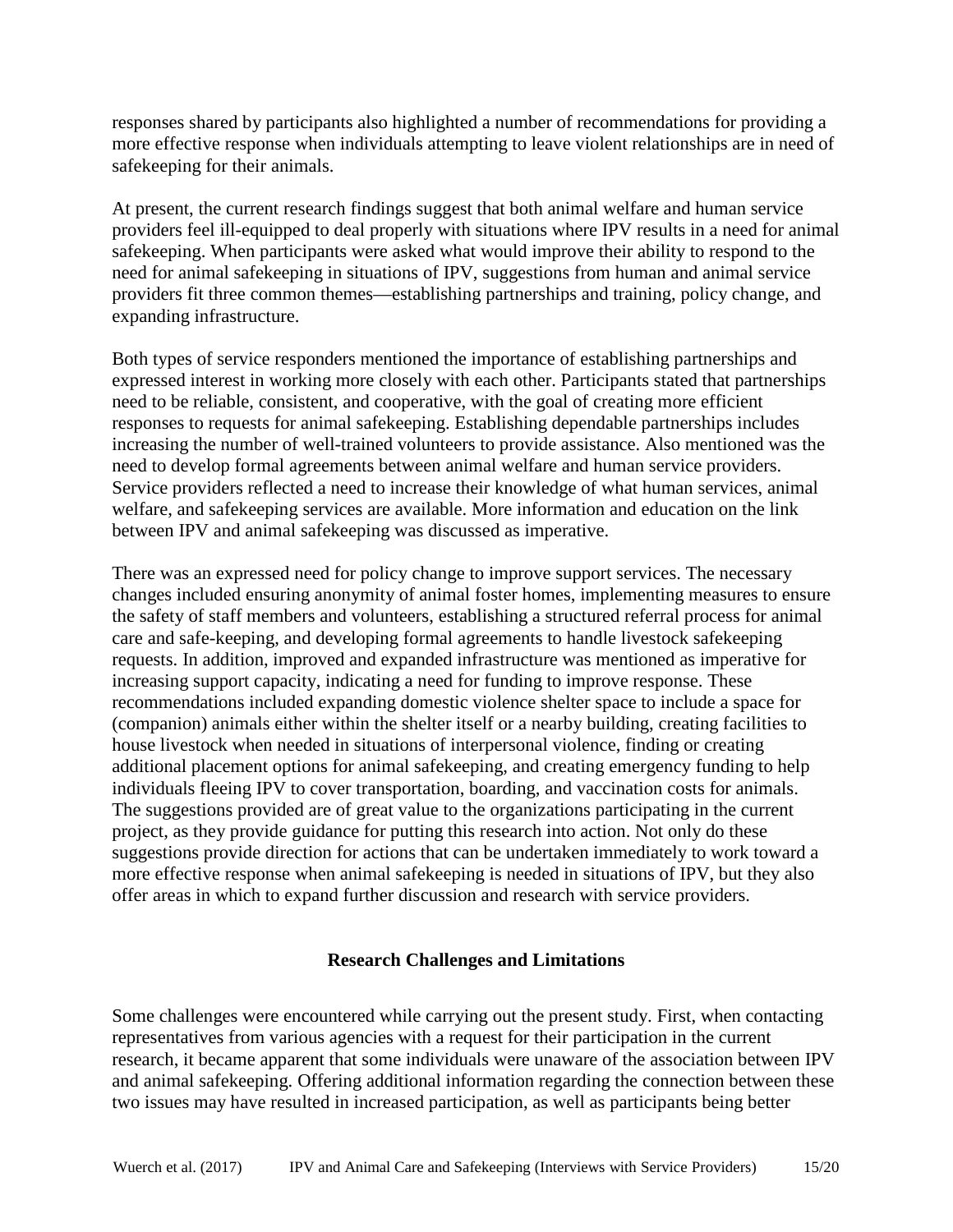informed before participating. Second, as noted above, the findings from this study represent a sample of service providers within urban and rural regions of Saskatchewan, Canada. As the current sample was not and could not be randomly selected, findings cannot be generalized to the entire population of Saskatchewan. However, as similar experiences and themes arose among all participants, it is thought that the presented results are valid and provided vital information for animal welfare and human services agencies. Third, the findings from the current study were not verified as accurate or valid; however, as the service providers interviewed varied in years of professional knowledge and experience, it is thought that their quotations and statements are an accurate reflection of the challenges faced in relation to leaving situations of violence when faced with concern for animal safety.

In light of the research challenges, a strength is that this research has raised awareness of the relationship between IPV and concern for animal safekeeping. This awareness is the first step toward engaging animal and human service providers to participate in more discussion, training, and collaboration toward establishing partnerships and protocols, which will help to ensure a more effective response toward keeping both humans and animals safe from violence. Overall, a collaborative spirit among animal welfare agencies and human service organizations is imperative, which will lead to positive change for individuals and the community at large.

## **Implications and Future Directions**

One of the first actions to be undertaken stemming from this research is to assist animal welfare and human service providers by providing training on IPV and animal safekeeping. Staff at domestic violence shelters and counseling agencies have long recognized that women often do not leave abusive situations because they are unwilling to leave their animals behind, often due to fear for the animals' lives. Despite this recognition, this research demonstrated that animal welfare and human service providers rarely communicate with each other and are unaware of the services that each other can provide. As well, while service providers are aware that ownership of animals often prevents women from leaving abusive situations, the results demonstrate that this issue is complex and multifaceted, and training and education are needed on a range of topics. These areas include, for example, animal abuse as an indicator of IPV, legal issues around ownership, services and options that are available in the local area, and appropriate interventions for different types of animals, such as companion animals, service animals, and livestock. It is also evident that more education on the association between IPV, animal abuse, and animal safekeeping is needed. For instance, by providing education to service providers, this may enhance the ability of animal welfare staff who respond to situations of animal abuse to assess if humans are also at risk, and if so, how to respond appropriately.

Another action arising from this research will be to assist animal welfare and human service agencies to form mutually beneficial partnerships, with the goal of supporting individuals experiencing IPV to safely exit violent relationships with access to appropriate animal safekeeping options. Investigating what services are available in different regions and putting this information into a format that can be disseminated widely will serve two functions. First, this is an initial step toward connecting animal and human service providers and ensuring that all staff working in areas where they may encounter a need for animal safekeeping related to IPV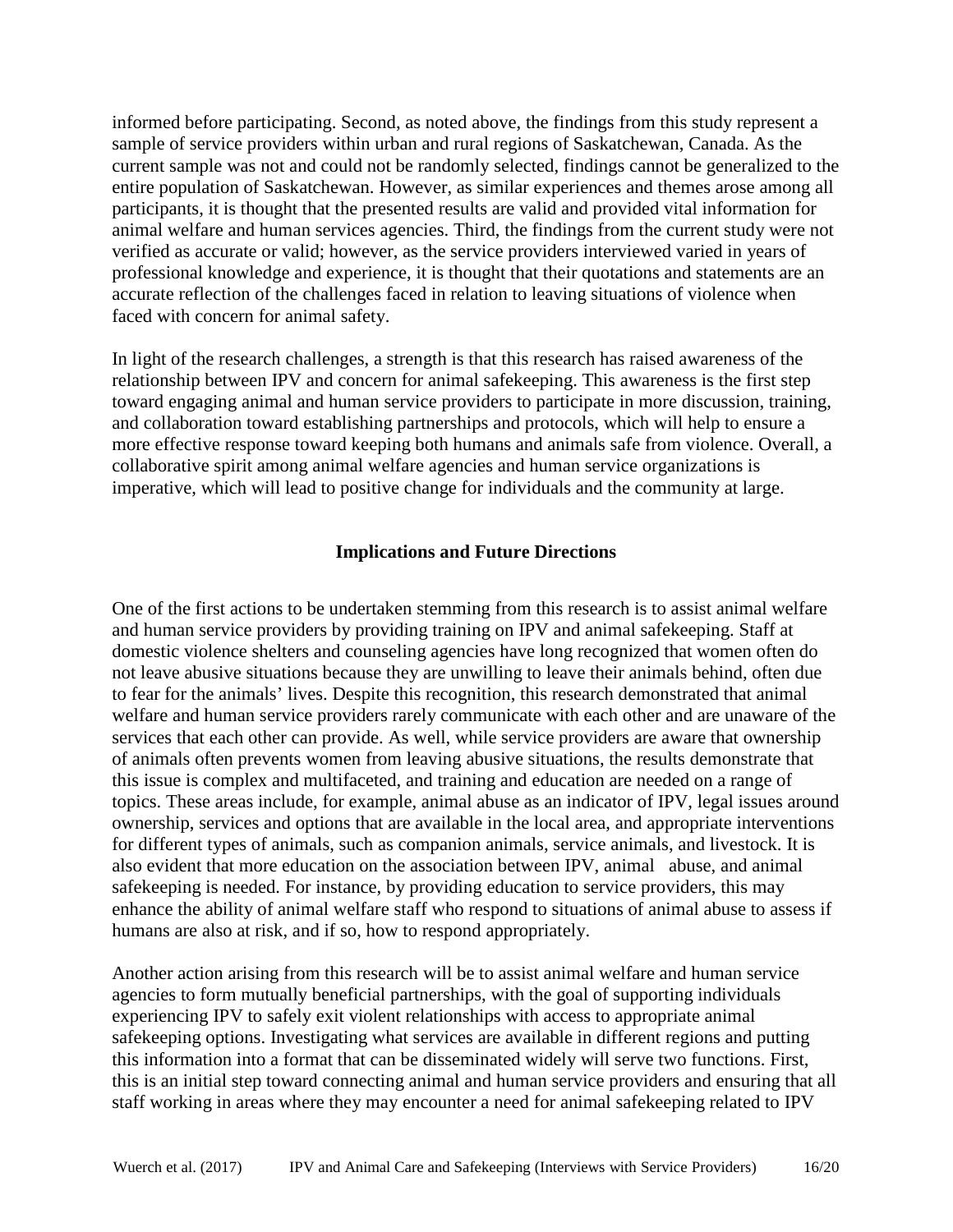have up-to-date information on available options. Second, collecting this information will demonstrate where gaps in services appear and, thus, can serve as a starting point for discussions with service providers about how partnerships can be formed to fill these gaps.

Some changes to policy, such as improving referral processes and increasing safety measures, could be implemented with minimal time and financial cost. An important policy area to be addressed surrounds issues of confidentiality and information sharing, when cross-reporting or involvement from both animal welfare and human service (domestic violence or child protection) services may be needed. Connecting animal welfare and human service providers to discuss these issues and draft policies to ensure a timely response is vital.

Many of the suggestions from respondents center on improving service structures, such as expanding animal shelter space or making domestic violence shelters pet-friendly. An example of a successful pet-friendly domestic violence shelter is Noah's Animal House (2015) based in Las Vegas, Nevada. These suggestions require increased funding, which is a constant reality among community-based organizations. Thus, the need for creative solutions is highlighted. Organizations may consider assisting in the development of these strategies by bringing together service providers from both animal welfare and domestic violence services for training and education on the issue, discovering the resources that are available for different types of animal safe- keeping and where gaps exist, and helping to facilitate communication and efficacious partnerships. Once solid working relationships are established, a potential next step could be to investigate possible policy changes and infrastructure improvements. Continued research assessing IPV and animal safekeeping is warranted.

## **References**

- Animal Protection Services of Saskatchewan. (2016). *Get informed*. Retrieved from http://animalprotectionservices.ca/get-informed/
- Arkow, P. (2003). *Breaking the cycles of violence: A guide to multi-disciplinary interventions: A handbook for child protection, domestic violence and animal protection agencies.* Alameda, CA: Latham Foundation.
- Ascione, F. R. (1998). Battered women's reports of their partners' and their children's cruelty to animals. *Journal of Emotional Abuse, 1*, 119-133. doi:10.1300/ J135v01n01\_06
- Ascione, F. R. (2000). *Safe haven for pets: Guidelines for programs sheltering pets for women who are battered.* Logan, UT: Frank R. Ascione. Retrieved from http://www.vachss.com/guest\_dispatches/ascione\_safe\_havens.pdf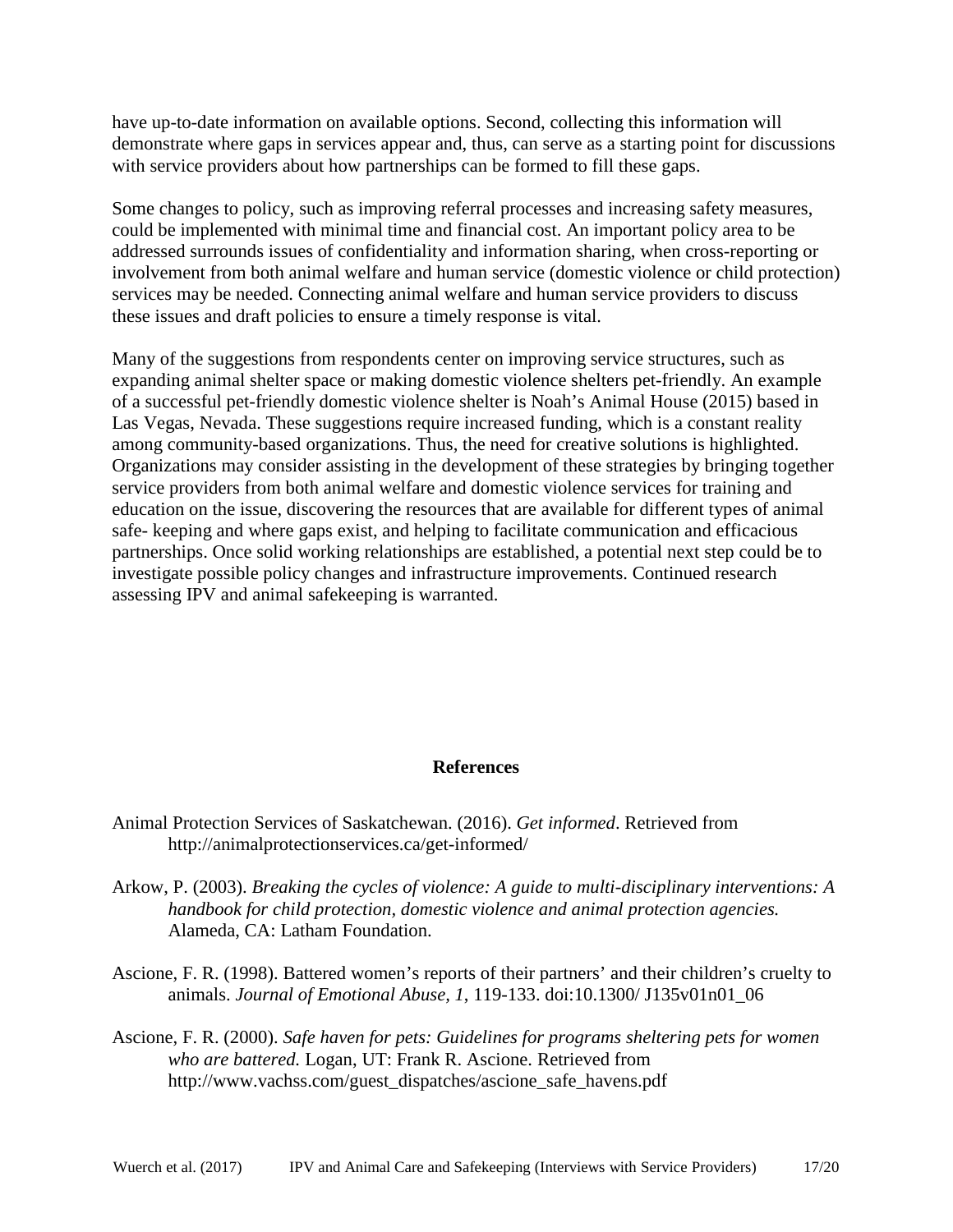- Ascione, F. R., Weber, C. V., Thompson, T. M., Heath, J., Maruyama, M., & Hayashi, K. (2007). Battered pets and domestic violence: Animal abuse reported by women experiencing intimate violence and by nonabused women. *Violence Against Women, 13*, 354-373. doi:10.1177/1077801207299201
- Ascione, F. R., Weber, C. V., & Wood, D. S. (1997). The abuse of animals and domestic violence: A national survey of shelters for women who are battered. *Society & Animals, 5*, 205-218.
- Becker, K. D., Stuewig, J., Herrera, V. M., & McCloskey, L. A. (2004). A study of firesetting and animal cruelty in children: Family influences and adolescent outcomes. *Journal of the American Academy of Child & Adolescent Psychiatry, 43*, 905-912.
- Braun, V., & Clarke, V. (2006). Using thematic analysis in psychology. *Qualitative Research in Psychology, 3*, 77-101. doi:10.1191/1478088706qp063oa
- Canadian Federation of Humane Societies. (2015). *Animals in the law: Federal legislation.* Retrieved from http://cfhs.ca/law/federal\_legislation/
- Canadian Women's Foundation. (2015). *The facts about violence against women.* Retrieved from http://www.canadianwomen.org/facts-about-violence#5
- Currie, C. L. (2006). Animal cruelty by children exposed to domestic violence. *Child Abuse & Neglect, 30*, 425-435. doi:10.1016/j.chiabu.2005.10.014
- DeGue, S., & DiLillo, D. (2009). Is animal cruelty a "Red flag" for family violence? Investigating co-occurring violence toward children, partners, and pets. *Journal of Interpersonal Violence, 24,* 1036-1056. doi:10.1177/ 0886260508319362
- Flynn, C. P. (2000). Woman's best friend: Pet abuse and the role of companion animals in the lives of battered women. *Violence Against Women, 6*, 162-177. doi:10.1177/10778010022181778
- Hartman, C. A., Hageman, T., Williams, J. H., & Ascione, F. R. (2015). Intimate partner violence and animal abuse in an immigrant-rich sample of mother-child dyads recruited from domestic violence programs. *Journal of Interpersonal Violence*, 1-18. doi:10.1177/0886260515614281
- Levitt, L., Hoffer, T. A., & Loper, A. B. (2016). Criminal histories of a subsample of animal cruelty offenders. *Aggression and Violent Behavior, 30,* 48-58. doi:10.1016/j.avb.2016.05.00
- Lockwood, R., & Arkow, P. (2016). Animal abuse and interpersonal violence: The cruelty connection and its implications for veterinary pathology. *Veterinary Pathology, 53*, 910- 918. doi:10.1177/0300985815626575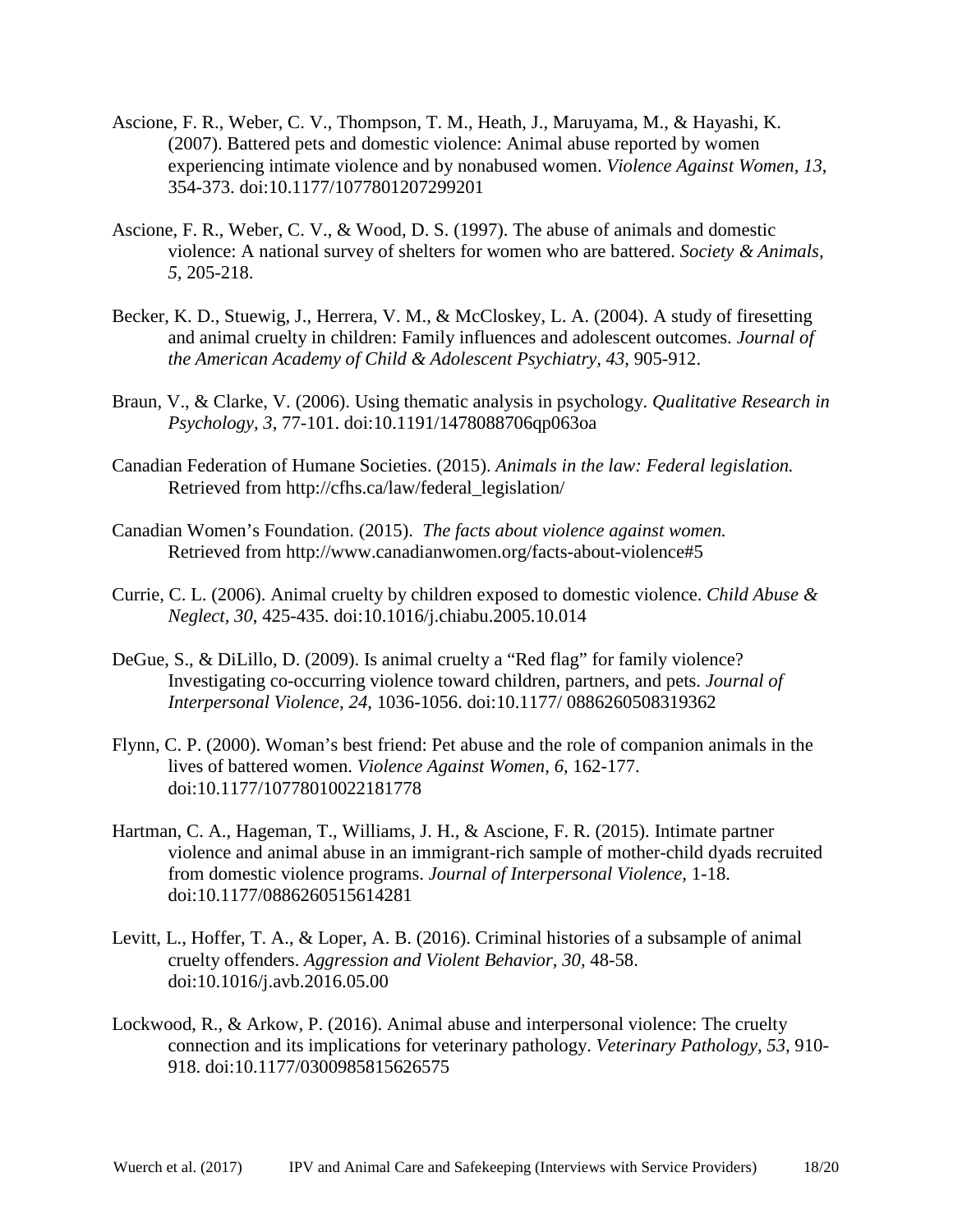Noah's Animal House. (2015). Available from http://noahsanimalhouse.org/

- Phillips, A. (2015). *Sheltering animals and families together (SAFE-Τ™ Program Start-up Manual).* Lansing, MI: Allie Phillips. Available from http://www.animalsandfamilies.net
- Saskatchewan Society for the Prevention of Cruelty to Animals. (2014). *Annual report.*  Retrieved from http://sspca.ca/wp-content/uploads/2013/10/2013- 2014-Annual-Report.pdf
- Saskatchewan Society for the Prevention of Cruelty to Animals. (2016). Retrieved from http://sspca.ca/about-us/
- Saskatchewan Towards Offering Partnership Solutions to Violence. (2016). Retrieved from http://www.stopstoviolence.com/about%20us.html
- Statistics Canada. (2011a). *Population, urban and rural, by province and territory (Saskatchewan).* Retrieved from http://www.statcan.gc.ca/tables-tableaux/sumsom/l01/cst01/demo62i-eng.htm
- Statistics Canada. (2011b). *Transition homes in Canada: National, provincial and territorial fact sheets 2009/2010*. Retrieved from http://www.statcan.gc.ca/ pub/85-404-x/85-404 x2011000-eng.pdf
- Statistics Canada. (2013). *Family violence in Canada: A statistical profile, 2011*. Retrieved from http://www.statcan.gc.ca/pub/85-002-x/2013001/article/11805- eng.pdf
- Thompson, K. L., & Gullone, E. (2006). An investigation into the association between the witnessing of animal abuse and adolescents' behavior toward animals. *Society & Animals, 14,* 221-243. doi:10.1163/156853006778149163
- Tiplady, C. M., Walsh, D. B., & Phillips, C. J. C. (2012). Intimate partner violence and companion animal welfare. *Australian Veterinary Journal, 90*, 48-53. doi:10.1111/j.1751-0813.2011.00843.x